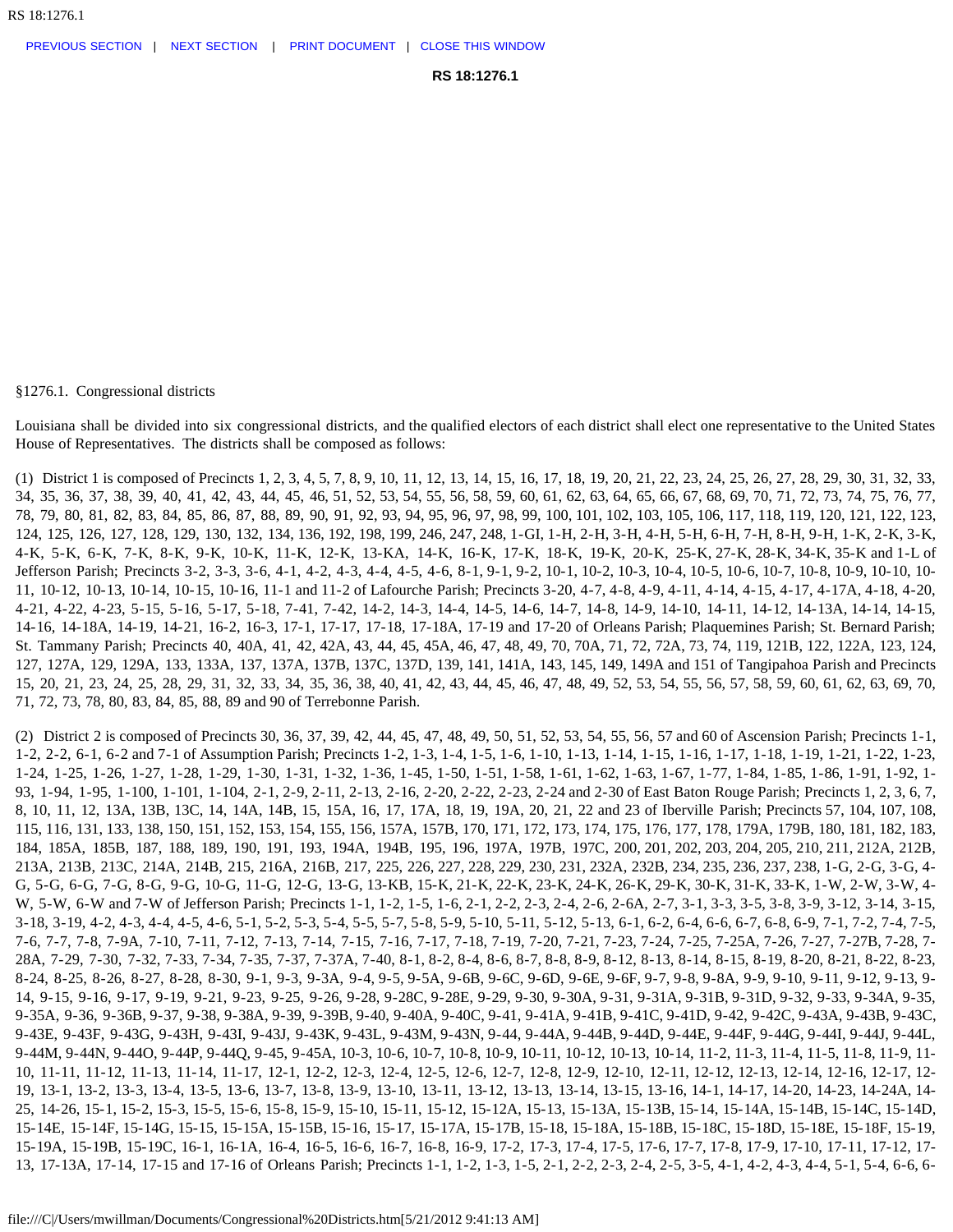RS 18:1276.1

7, 6-8, 7-1, 7-2, 7-3 and 7-4 of St. Charles Parish; St. James Parish; Precincts 1-1, 1-2, 1-3, 1-4, 1-5, 2-1, 2-2, 2-3, 2-4, 3-1, 3-2, 3-3, 3-4, 4-1, 4-2, 4-3, 4-4, 4-9, 5-1, 5-2, 5-5, 6-1, 6-3, 6-4 and 7-7 of St. John the Baptist Parish and Precincts 1-1, 3-1A, 3-2, 4-2, 4-3A, 4-4, 4-5 and 5-1 of West Baton Rouge Parish.

(3) District 3 is composed of Acadia Parish; Calcasieu Parish; Cameron Parish; Iberia Parish; Jefferson Davis Parish; Lafayette Parish; Precincts 2-2, 2-6, 2-8 and 3-3 of St. Landry Parish; St. Martin Parish; St. Mary Parish and Vermilion Parish.

(4) District 4 is composed of Allen Parish; Beauregard Parish; Bienville Parish; Bossier Parish; Caddo Parish; Claiborne Parish; De Soto Parish; Evangeline Parish; Natchitoches Parish; Red River Parish; Sabine Parish; Precincts 1-2, 1-2A, 1-3, 1-3A, 1-5, 1-14, 1-19, 1-23, 1-24, 2-1, 2-3, 2-4, 2-5, 2-7, 2-9, 3-2, 4-8, 5-1, 5-2, 5-3, 5-4, 5-5, 5-6, 5-8, 6-1, 6-2, 6-3, 6-4, 6-5, 6-6, 6-7, 6-8, 6-9, 6-10, 6-11, 6-11A, 6-13, 6-14, 6-15, 6-16 and 6- 16A of St. Landry Parish; Union Parish; Vernon Parish and Webster Parish.

(5) District 5 is composed of Avoyelles Parish; Caldwell Parish; Catahoula Parish; Concordia Parish; East Carroll Parish; Precincts 1-2B, 3-1A, 3- 1B, 3-1C, 3-2A, 3-2B, 4-1A, 4-1B, 4-2, 5-1, 5-3, 7-1, 8-1A and 8-1B of East Feliciana Parish; Franklin Parish; Grant Parish; Jackson Parish; La Salle Parish; Lincoln Parish; Madison Parish; Morehouse Parish; Ouachita Parish; Rapides Parish; Richland Parish; Precincts 1-1 and 6-1 of St. Helena Parish; Precincts 1-1, 1-4, 1-4A, 1-6, 1-7, 1-8, 1-9, 1-10, 1-11, 1-12, 1-13, 1-15, 1-15A, 1-16, 1-17, 1-18, 1-20, 1-21, 1-22, 1-25, 1-26, 1- 26A, 1-28, 1-28A, 1-29, 3-1, 3-4, 3-5, 3-6, 4-2, 4-3, 4-4, 4-5, 4-6, 4-7, 4-9, 4-10, 4-11, 4-12, 4-12A and 4-13 of St. Landry Parish; Precincts 1, 2, 6, 11, 15, 16, 17, 18, 26, 27, 27A, 28, 28A, 33, 101, 102, 103, 104, 104A, 105, 106, 106A, 106B, 107, 108, 109, 109A, 110, 111, 111A, 112, 114, 115B, 116, 117, 118, 120, 120A, 120B, 121, 121A and 125 of Tangipahoa Parish; Tensas Parish; Washington Parish; West Carroll Parish; West Feliciana Parish and Winn Parish.

(6) District 6 is composed of Precincts 1, 2, 3, 4, 5, 6, 7, 8, 9, 10, 11, 12, 13, 14, 15, 16, 17, 18, 19, 20, 21, 22, 23, 24, 25, 26, 27, 28, 31, 32, 33, 34, 35, 40, 41, 43, 58 and 61 of Ascension Parish; Precincts 2-1, 2-3, 3-1, 3-2, 4-1, 4-2, 5-1, 5-2, 5-3, 5-4, 7-2, 8-1 and 9-1 of Assumption Parish; Precincts 1-1, 1-7, 1-8, 1-9, 1-12, 1-33, 1-34, 1-35, 1-37, 1-38, 1-39, 1-40, 1-41, 1-42, 1-43, 1-44, 1-46, 1-47, 1-48, 1-49, 1-52, 1-53, 1-54, 1-55, 1-56, 1-57, 1-59, 1-60, 1-64, 1-65, 1-66, 1-68, 1-69, 1-70, 1-71, 1-72, 1-73, 1-74, 1-75, 1-78, 1-80, 1-81, 1-82, 1-83, 1-87, 1-88, 1-89, 1-90, 1- 97, 1-98, 1-99, 1-102, 1-103, 1-105, 1-107, 2-2, 2-3, 2-4, 2-5, 2-6, 2-7, 2-8, 2-10, 2-12, 2-14, 2-15, 2-17, 2-18, 2-19, 2-21, 2-25, 2-26, 2-27, 2- 28, 2-29, 2-31, 2-32, 3-1, 3-2, 3-3, 3-4, 3-5, 3-6, 3-7, 3-8, 3-9, 3-10, 3-11, 3-12, 3-13, 3-14, 3-15, 3-16, 3-17, 3-18, 3-19, 3-20, 3-21, 3-22, 3-23, 3-24, 3-25, 3-26, 3-27, 3-28, 3-29, 3-30, 3-31, 3-32, 3-33, 3-34, 3-35, 3-36, 3-37, 3-38, 3-39, 3-40, 3-41, 3-42, 3-43, 3-44, 3-45, 3-46, 3-47, 3- 48, 3-49, 3-50, 3-51, 3-52, 3-53, 3-54 and 3-55 of East Baton Rouge Parish; Precincts 1-1, 1-2A, 1-3, 2-1A, 2-1B, 2-1C, 5-2 and 6-1 of East Feliciana Parish; Precincts 4, 5, 6A, 13, 15B, 24, 25, 25A, 25B, 26, 26A, 27, 28, 29, 30, 31 and 32 of Iberville Parish; Precincts 1-1, 1-2, 1-3, 1-4, 2- 1, 2-1A, 2-2, 2-3, 2-3A, 2-4, 2-4A, 2-5, 2-6, 2-7, 2-8, 2-9, 2-10, 2-11, 2-12, 2-13, 2-14, 3-1, 3-4, 3-5, 5-1, 5-1A, 5-1B, 5-2, 6-1, 6-2, 6-3, 6-4, 7- 1, 7-2, 7-3, 7-4, 11-3 and 11-4 of Lafourche Parish; Livingston Parish; Pointe Coupee Parish; Precincts 1-6, 3-1, 3-2, 3-3, 3-4, 3-6, 5-2, 5-3, 5-5, 6- 1, 6-2, 6-3, 6-4 and 6-5 of St. Charles Parish; Precincts 1-2, 2-1, 2-2, 3-1, 3-2, 3-3, 4-1, 4-2, 5-1, 5-2 and 6-2 of St. Helena Parish; Precincts 4-8, 5- 3, 5-4, 5-6, 5-7, 7-2, 7-3, 7-4 and 7-5 of St. John the Baptist Parish; Precincts 1, 4, 5, 7, 8, 9, 10, 11, 12, 13, 14, 17, 18, 19, 27, 51, 64, 65, 66, 67, 68, 74, 76, 81, 82, 86 and 87 of Terrebonne Parish and Precincts 2-1A, 2-1B, 2-2, 2-3, 3-1B, 4-1, 4-3B, 6-1, 6-2, 7-1, 7-2, 7-3 and 7-4 of West Baton Rouge Parish.

Acts 2011,  $1^{st}$  Ex. Sess., No. 2, §1, eff. noon on Jan. 3, 2013 (eff. for election purposes only for the regular elections in 2012).

NOTE: See Acts 2011,  $1<sup>st</sup>$  Ex. Sess., No. 2,  $\S5(A)$ , relative to effectiveness of the Act.

NOTE: See Acts 2011, 1<sup>st</sup> Ex. Sess., No. 2, §2, relative to precincts referenced and territorial limits of districts; see also §3 relative to other officers appointed or elected based on congressional districts.